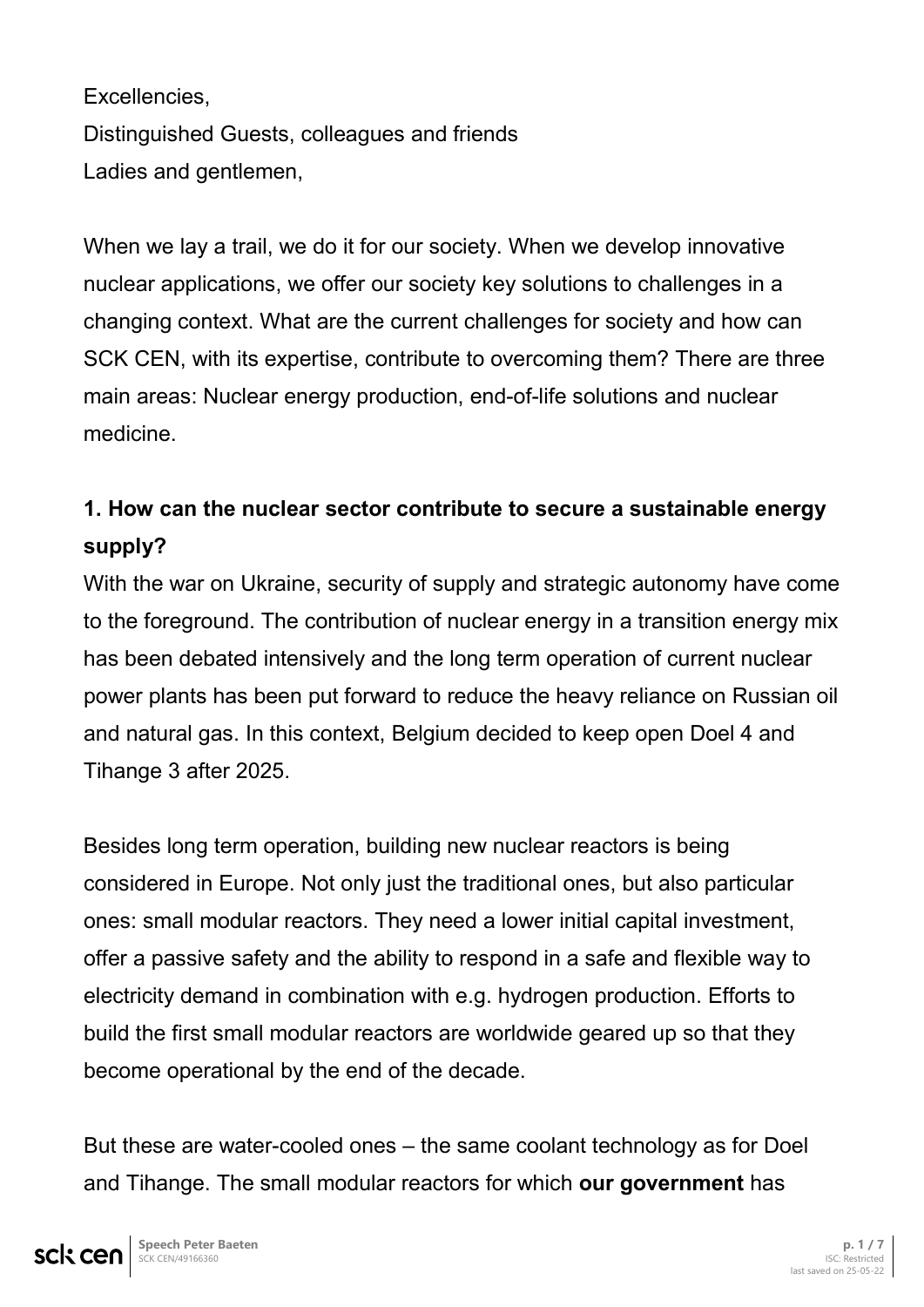allocated a research budget of 100 million euros, have to respond to a set of criteria such as a more efficient use of nuclear fuel and less production of radioactive waste.

To reach this goal, we'll need fast neutrons. A coolant – other than water – helps to keep these neutrons fast. Here, we will deviate from the mature water technology, exploring an innovative design concept. Due to the innovative character, there is more research and development needed before a possible commercial deployment in 2040.

On our 70<sup>th</sup> anniversary, we are happy to announce that in Belgium, we'll take up the challenge to perform the needed research and development of these innovative SMR's. It is our ambition not to do it alone, but to join forces with universities, research centres and private partners. Today, we are reconnecting with the spirit of the early pioneering times. We thank the government for this opportunity, for the trust in our knowledge and for the acknowledgement in our expertise placing Belgium in a privileged position.

Why are we in a privileged position? Thanks to MYRRHA, we have expertise in a specific coolant technology that allows the neutrons remain fast, namely a heavy liquid metal. If Belgium would decide to investigate lead-cooled SMRs, one could benefit from MYRRHA's development pathway in terms of the R&D of heavy liquid metal technology, the design of reactor components operating in such environment and the associated pre-licensing process with the Belgian safety authorities. The objective of MYRRHA is not to be an SMR, but a multipurpose research facility that wants to tackle the question of the legacy spent fuel.

Currently, three main options exist:

- Direct geological disposal;
- Geological disposal after **reprocessing**;

**Speech Peter Baeten p. 2** / 7<br> **p. 2** / 7<br> **p. 2** / 7<br> **p. 2** / 7 sck cen SCK CEN/49166360 ISC: Restricted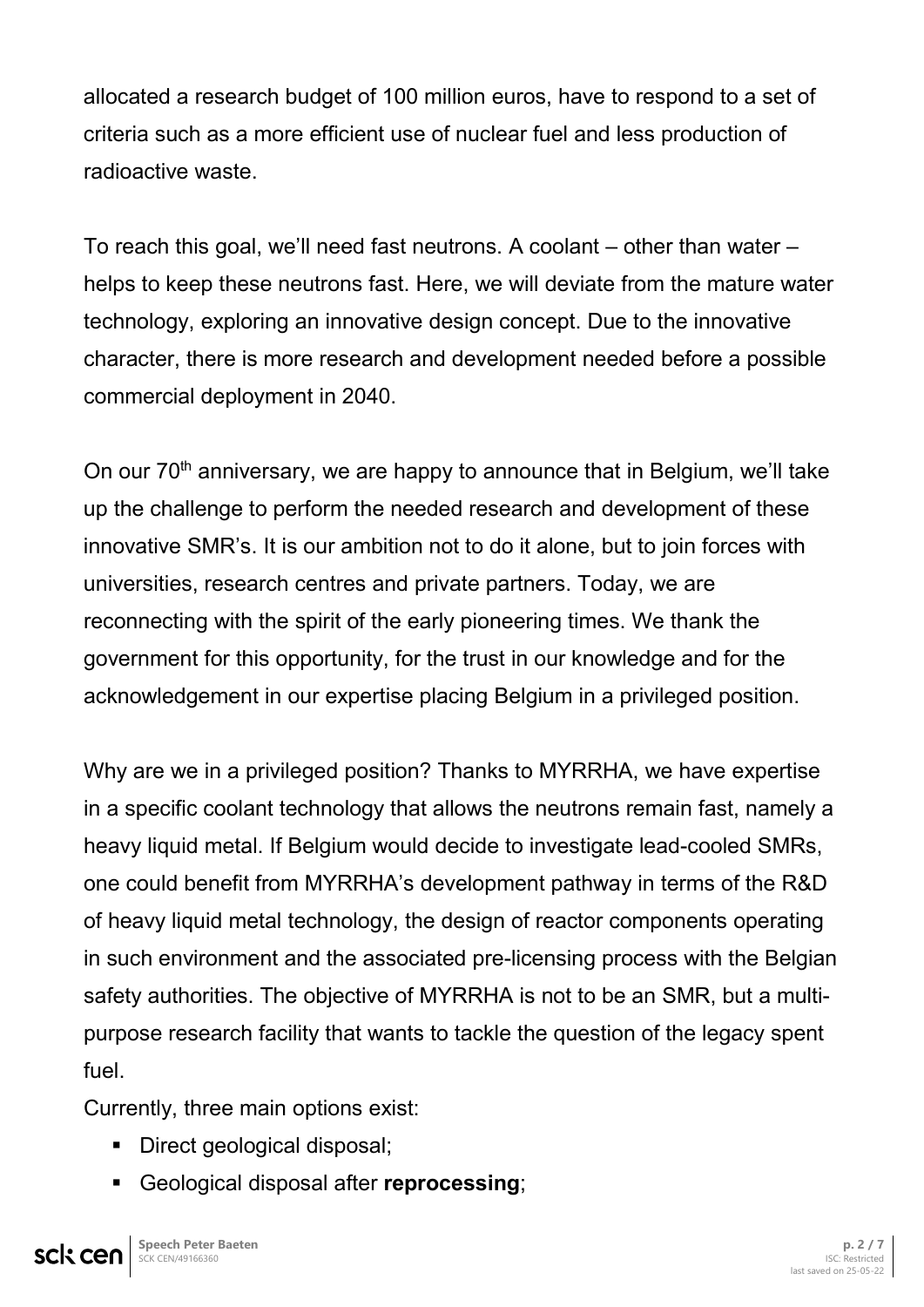Geological disposal combined with **partitioning and transmutation**.

With MYRRHA, we want to contribute to the demonstration of the third option, we want to demonstrate concentrated transmutation on a semi-industrial scale. Why are we so eager to demonstrate this process? It can reduce the radiotoxicity of the waste and reduce the ecological footprint of a future geological disposal repository.

International cooperation and financing is however essential if we want to realise MYRRHA. As such, we set up the MYRRHA AISBL to welcome international partners. Now, the time has come to hunt for international participation in the consortium with the full support of the Belgian government and to realise the first phase of MYRRHA: the 100 MeV accelerator and its target stations, in short the MINERVA-project.

This brings us immediately to the second challenge with regard to nuclear energy production: the needed end-of-life solutions, in particular in a **nuclear phase-out in Belgium.**

As you know, the decision was made to gradually shut down nuclear power plants. Upon closure, a new, major challenge awaits us. The nuclear power plants must be decommissioned. The aim is to restore the site to its original state, while reducing the amount of radioactive waste to the bare minimum in a cost-effective way.

In short? It will represent one of the largest projects in Belgium, but it will also mean a lot of **opportunities** for optimisation through R&D. That is the reason why the federal government included decommissioning in its recovery plan. 25 million euros will be allocated to research and development **of sustainable decommissioning**.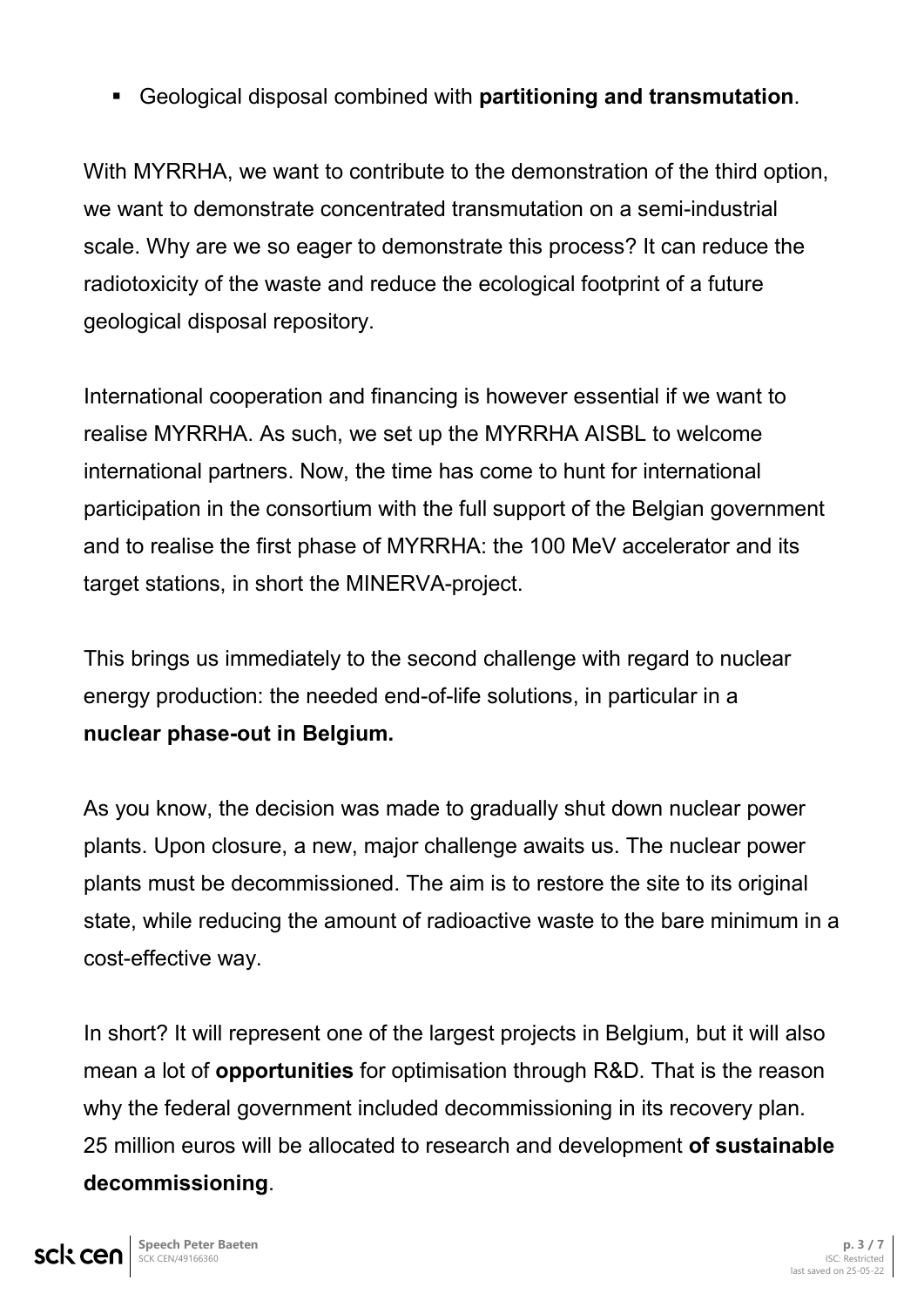Why does this involve our future? Dismantling a nuclear power plant is a complex process. It requires legal compliances, planning, information management, extensive knowledge, resources and state-of-the-art techniques. With BR3, the first PWR in Europe, and many other nuclear facilities such as the BN MOX plant and the Thetis reactor, we already went through such a process. We are familiar with the requirements from the Belgian regulatory authorities for the release of materials, and the challenges surrounding the management of radioactive waste.

This will allow us to act as a knowledge compass for the Belgian industry. We will support them by improving existing technologies and procedures. These technologies can cover a wide range of areas: from decontamination techniques for reducing the amount of waste, to characterisation techniques for precisely determining whether materials can be given a second life. Or even modern ways of managing waste streams, such as artificial intelligence or 3D visualisation. We will therefore invest in new facilities for validating techniques and innovations leading to **sustainable decommissioning.** 

Besides the application in the dismantling of NPP's, different waste streams and forms have been generated in the past and will be produced with new upcoming scientific projects or during site remediation. An efficient and adequate management of these waste streams and forms will strongly benefit from innovative techniques and insights. The public-public partnership with NIRAS plays an important role in this respect.

With the RECUMO project, SCK CEN and IRE, through a public-public partnership, will also provide a structural solution to the radioactive residues coming from uranium target processing and will secure in this way the production of Mo-99 radioisotope for diagnostic purposes.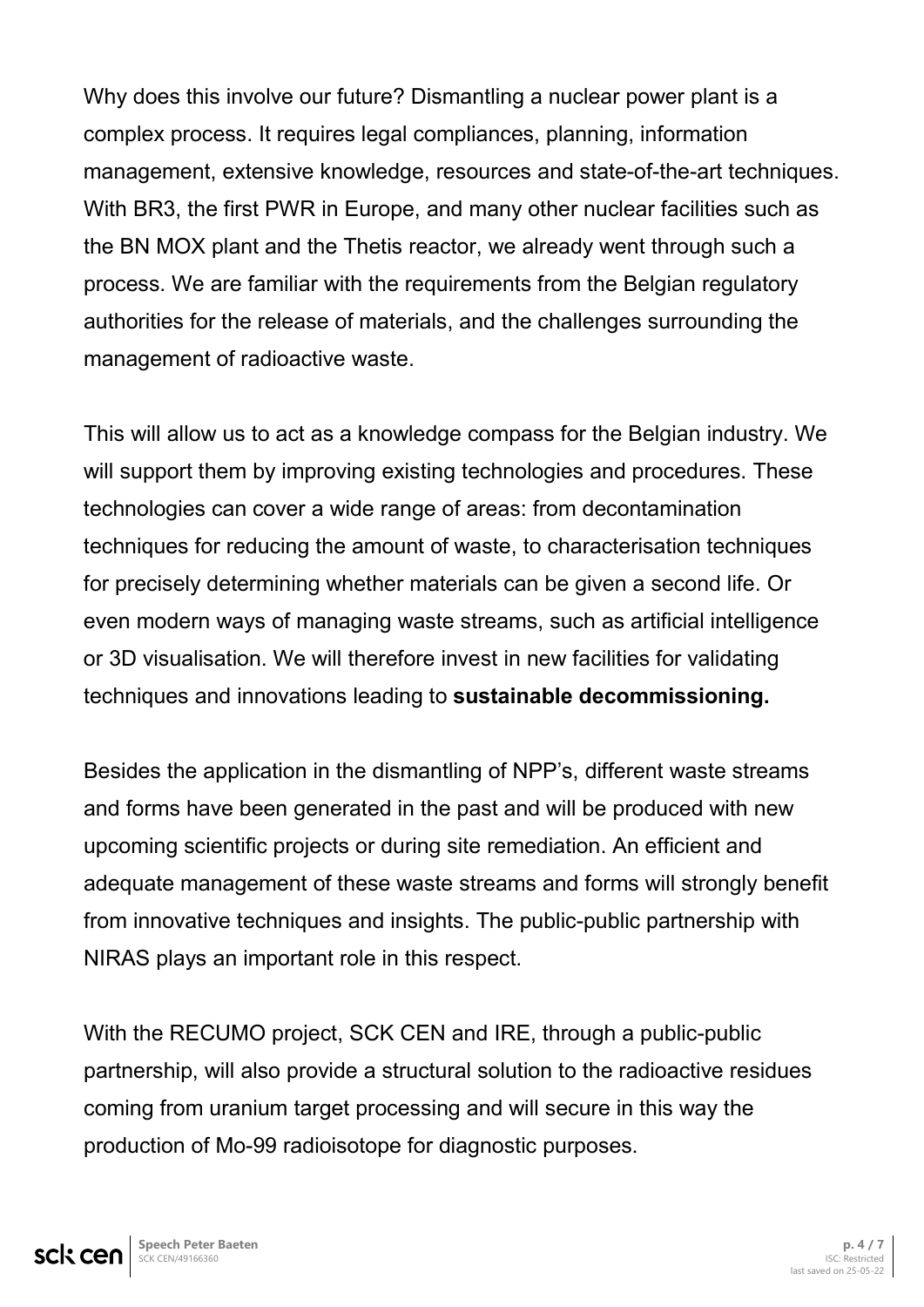**This then brings us to the next challenge that is not energy related. It concerns:**

**3. the growing number of cancer patients. How can we not only contribute to the diagnosis of cancer, but also to its treatment?** Increasing life span is set to lead to a rising number of cancer cases and larger groups of people living longer with the disease. Eric already hinted that nuclear medicine will play an increasingly important role in the fight against cancer. This was one of the motives to refurbish our BR2, to prepare the reactor for the period till 2036 and thus to continue our current contributions.

But we want to step up the fight against cancer by largely stimulating current developments in nuclear medicine. Nuclear medicine is at a tipping point: targeted cancer treatments with therapeutic radiopharmaceuticals are on the rise. In this process, a carrier molecule brings a therapeutic radioisotope to the cancer cells in the body. As soon as the carrier molecule has attached to the cell, the radioactive isotope will irradiate the cancer cell with the intention of disrupting the DNA of the tumour cell. The tumour cell dies, shrinks and may possibly even disappear entirely.

These developments make a difference in the world, meaning a world of difference for many patients. Therefore, in addition to our current vital production of medical radioisotopes for diagnosis, we will produce new radioisotopes for therapeutic applications. And these are not empty promises, two isotopes and their production facilities are in the pipeline.

**The first one** is lutetium-177, a promising radioisotope currently used for the treatment of prostate cancer. The raw material is already being produced today by our BR2, but we want to go one step further: the production at our site of a pure Lu-177 radioisotope of radiopharmaceutical quality. SCK CEN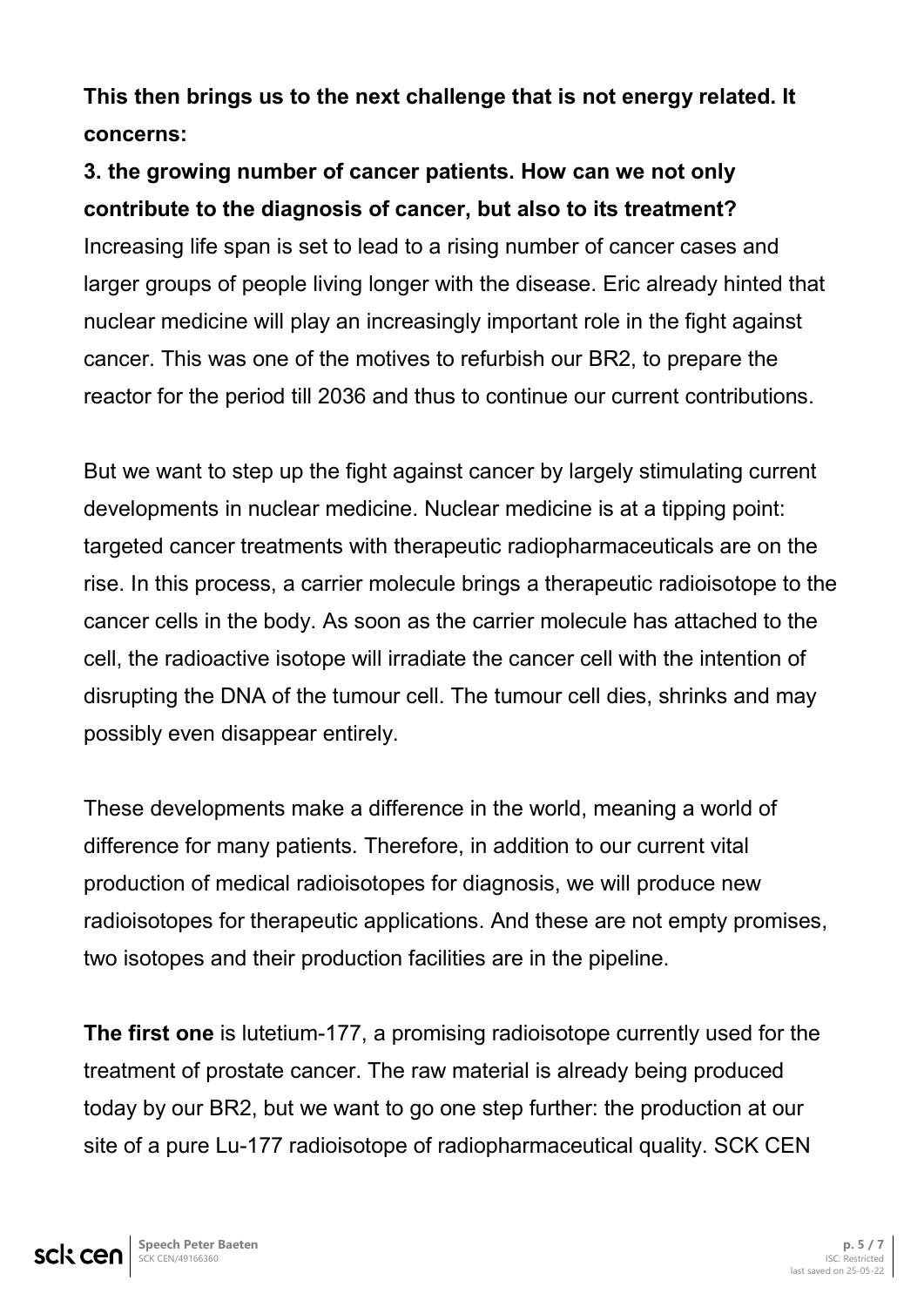and the National Institute for Radioelements (IRE) are working hand in hand to enable the large-scale production and distribution of the isotope.

**The second one** is actinium-225, a novel radioisotope which has significant potential in the treatment of cancer. To date, extensive research and numerous studies are underway which aim to tackle both high prevalence cancers including prostate, lung, colon, breast, pancreatic, blood and kidney cancers, but also rarer forms of cancer like glioblastoma, the deadliest form of a very invasive brain cancer.

Together, with IBA, SCK CEN is working towards the large-scale production of actinium-225 for patient use. By ensuring the availability in large quantities, we'll make this therapeutic solution accessible to the greatest number of patients! With the official creation of the spin-off between IBA and SCKCEN, we will start the search for possible investors to realise the production facility as soon as possible.

We are grateful that the developments of both radioisotopes, lutetium-177 and actinium-225, also benefit from the recovery plan endorsed by our government and we will accompany these developments with the necessary competences in radiobiology, radiochemistry and dosimetry for supporting R&D, in particular for pre-clinical research.

How will we deal with these important challenges in combination with our current activities? This will be the subject of the strategic plan that we are currently preparing. But one element will in any case remain our top priority: the safe and secure operation of our nuclear facilities.

All the foregoing is nice, but what is the essential element to reach it?